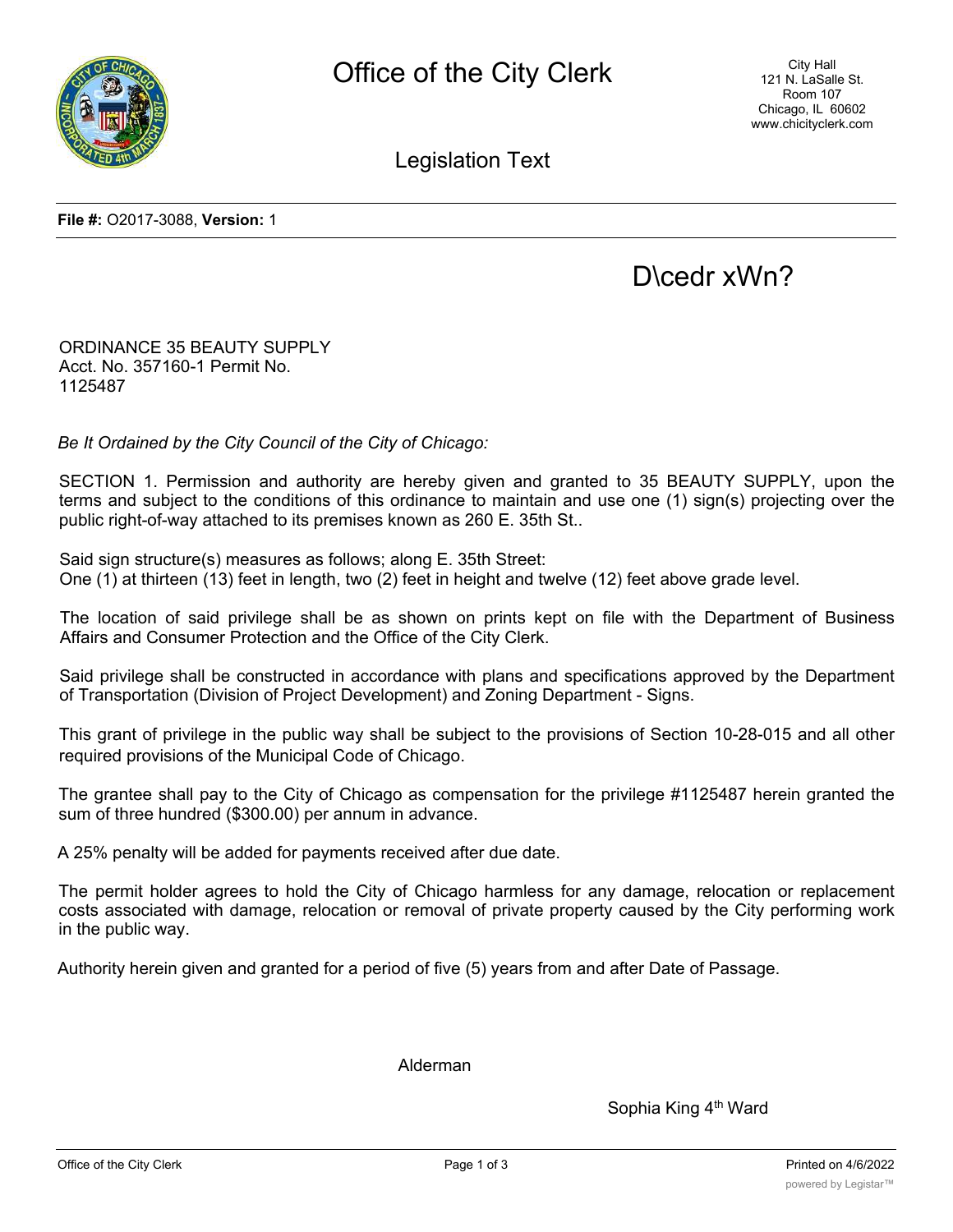(Page 3 of 4)

Page 1

### **Front-Lit Channel Letters w/ LED Illumination • Raceway Mounted**

# **tfasiqns**

5500 N. Kedzie Ave Chicago. IL €0625 773-2J7-S007 | sales@tf»signs.c«m

Client 35 Beauty Supply Address 260 E 35th St Chicago

Tel Email

Landlord Address

Tel Email

Start Date 00/00/0000 Last Revision 00/00/0000 Job# 00000 Drawing\* 00000a v1 s1 / e1 Page 1 of 2

Client Approval Landlord Approval

Sales Rep Seung Park Designer Peter Boateni

E322358

Department of Business Affairs and Consumer Protection Small Business Center - Public Way Use Unit City Mall - 121 N LaSalle Street, Room 800 • Chicago, IL 60602 312-74-GOBIZ/ 312-744-6249 • (312) 744-1944 ('ITY) http. /Avww.cilvofchicago ora/hacp

**03/29/2017**

Alderman Sophia King Ward # 04 Cily of Chicago City Hall, Room 305 121 North LaSalle Street Chicago, Illinois 60602

**Re: An ordinance to use and maintain a portion of the public right-of-way for one (1) sign(s) for 35 BEAUTY SUPPLY, adjacent to the premises known as 260 E. 35th St..**